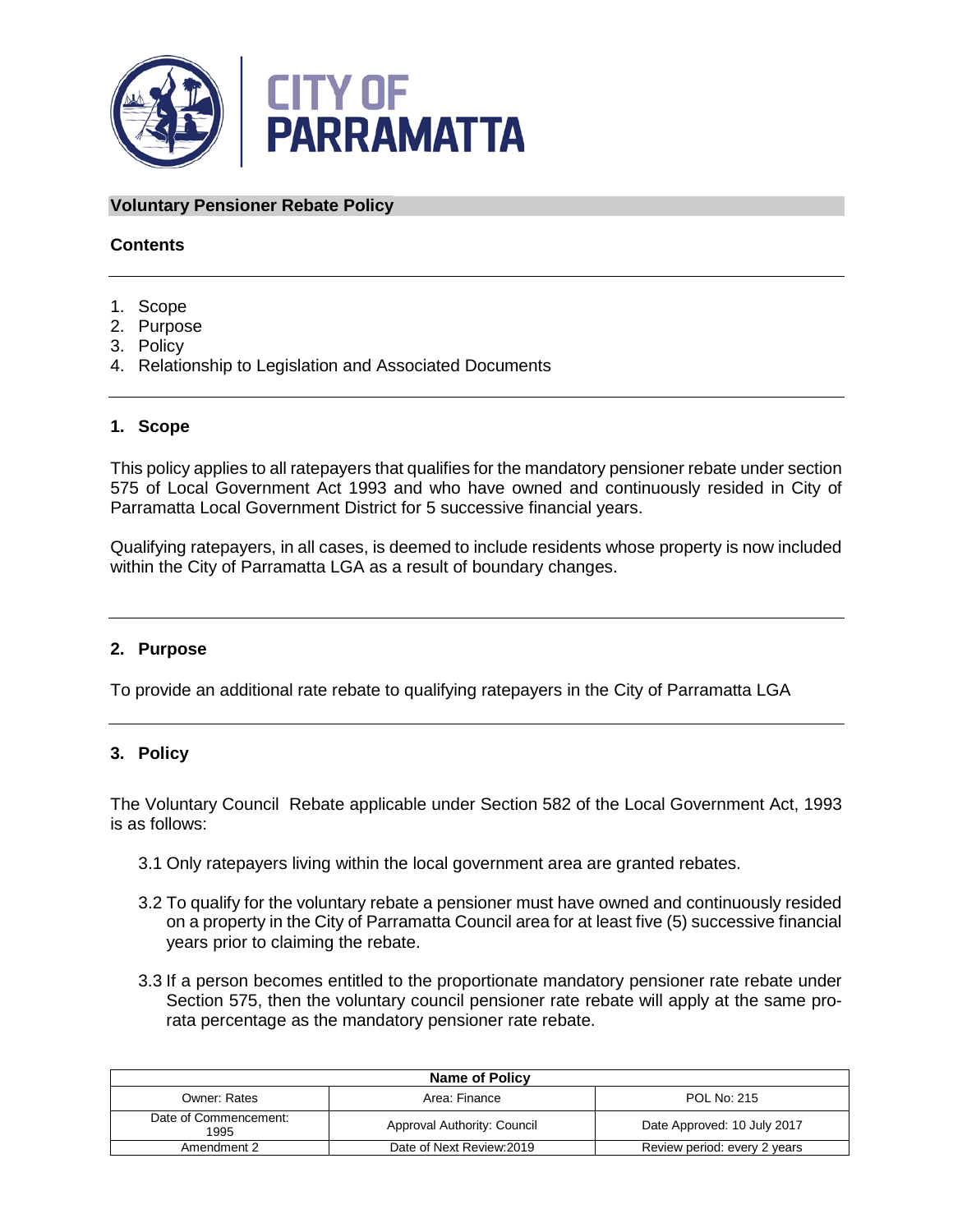

- 3.4 Regardless of how many lots of land and cottages the rate payer owns, the council pensioner rebate will only apply to the property occupied by the ratepayer.
- 3.5 Where a pensioner dies or sells a property, a rebate will not be granted for the remaining full quarters of the current financial year from the date of death or settlement date unless the property is jointly owned with another eligible pensioner.
- 3.6 Where an applicant has sold part of the property and makes a claim in respect of the part of the property retained, a separate valuation is required before an allowance can be made.
- 3.7 Where an applicant is not shown in the Council's records as the owner of the property, and it is appearing in the name of a Deceased Estate, an allowance is made to the applicant subject to submission of a Statutory Declaration that the applicant is the person who would be responsible for paying the rates on that property. Note: It is not a requirement that the applicant be related to the deceased.
- 3.8 Where an applicant is not shown in Council's records as the property owner, but has been granted life tenancy, an allowance will be made to the applicant upon receipt of documentation proving life tenancy and submission of a Statutory Declaration stating that the applicant is the person responsible for paying the rates. Note: ehas been identified as the life tenant on the property owners will.
- 3.9 The procedures to followed to assess each Voluntary Pensioner Rebate claim will be determined by the Rates Manager.

## **4. Relevance to Legislation and Associated documents**

Local Government Act 1993 Policy 327: Rates Hardship Policy

## **Entitlement to a rebate under Section 575**

The Local Government (General) Regulation 2005 defines "eligible pensioners" as follows:

- a) Persons who receive a pension, benefit or allowance under Chapter 2 of the Social Security Act 1991 of the Commonwealth, or a service pension under Part III of the Veterans' Entitlements Act 1986 of the Commonwealth, and who are entitled to a pensioner concession card issued by or on behalf of the commonwealth government: or
- b) Persons who receive a pension from the Commonwealth Department of Veterans' Affairs and are the holders of a pension concession card issued by Centrelink.

| <b>Name of Policy</b>         |                             |                              |  |
|-------------------------------|-----------------------------|------------------------------|--|
| Owner: Rates                  | Area: Finance               | <b>POL No: 215</b>           |  |
| Date of Commencement:<br>1995 | Approval Authority: Council | Date Approved: 10 July 2017  |  |
| Amendment 2                   | Date of Next Review: 2019   | Review period: every 2 years |  |